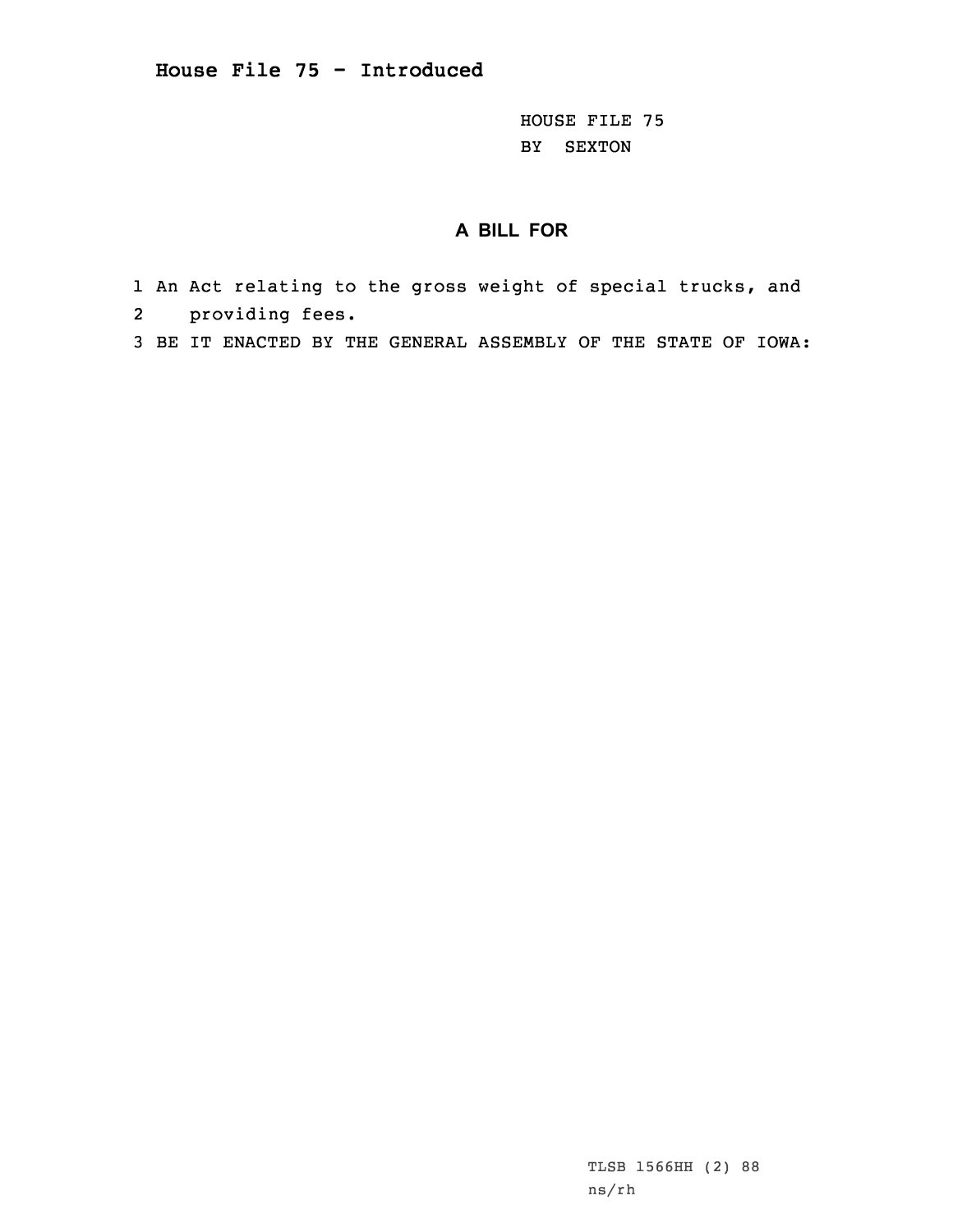1 Section 1. Section 321.1, subsection 75, Code 2019, is 2 amended to read as follows:

 75. *"Special truck"* means <sup>a</sup> motor truck or truck tractor not used for hire with <sup>a</sup> gross weight registration of six through 5 thirty-two thirty-nine tons used by a person engaged in farming to transport commodities produced only by the owner, or to transport commodities purchased by the owner for use in the owner's own farming operation or occasional use for charitable purposes. *"Special truck"* also means <sup>a</sup> motor truck or truck tractor not used for hire with <sup>a</sup> gross weight registration ll of six through <del>thirty-two</del> thirty-nine tons used by a person engaged in farming who assists another person engaged in farming through an exchange of services. <sup>A</sup> *"special truck"* does not include <sup>a</sup> truck tractor operated more than fifteen thousand miles annually.

16 Sec. 2. Section 321.121, subsection 1, paragraph d, Code 17 2019, is amended to read as follows:

 *d.* The additional annual registration fee for <sup>a</sup> special truck for <sup>a</sup> gross weight registration in excess of twenty tons is twenty-five dollars for each ton over twenty tons and not 21 exceeding <del>thirty-two</del> thirty-eight tons, and an additional ten dollars for <sup>a</sup> gross weight registration in excess of thirty-eight tons and not exceeding thirty-nine tons.

24 Sec. 3. Section 321.463, subsection 6, paragraph c, 25 subparagraph (1), unnumbered paragraph 1, Code 2019, is amended 26 to read as follows:

 The maximum gross weight allowed to be carried on <sup>a</sup> 28 commercial motor vehicle, other than a special truck, on noninterstate highways, provided the vehicle is operated by <sup>a</sup> person with <sup>a</sup> commercial driver's license valid for the vehicle operated unless section [321.176A](https://www.legis.iowa.gov/docs/code/2019/321.176A.pdf) applies, is as follows: Sec. 4. Section 321.466, subsection 4, Code 2019, is amended

33 to read as follows:

34 4. <sup>A</sup> person shall not operate <sup>a</sup> motor truck, trailer, truck 35 tractor, road tractor, semitrailer, or combination thereof, or

 $-1-$ 

LSB 1566HH (2) 88  $ns/rh$  1/3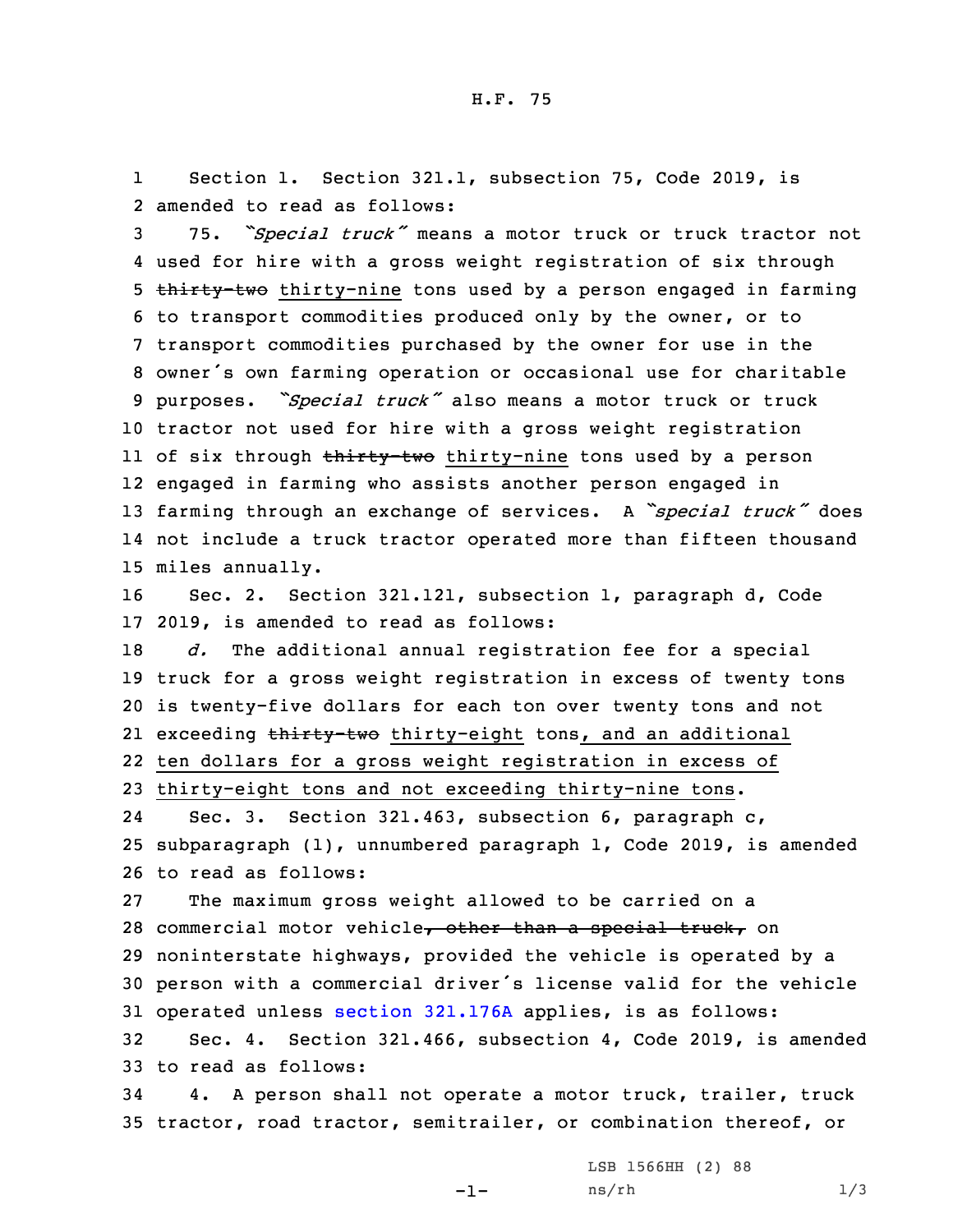H.F. 75

 any such vehicle equipped with <sup>a</sup> transferable auxiliary axle or axles, on the public highways with <sup>a</sup> gross weight exceeding the gross weight for which it is registered by more than five percent; provided, however, that any vehicle or vehicle combination referred to in this [subsection](https://www.legis.iowa.gov/docs/code/2019/321.466.pdf), while carrying <sup>a</sup> load of raw farm products, soil fertilizers including ground limestone, raw dairy products, livestock, live poultry, or eggs, or <sup>a</sup> special truck, while carrying <sup>a</sup> load of distillers grains, may be operated with <sup>a</sup> gross weight of twenty-five percent in excess of the gross weight for which it is registered. However, this subsection shall not be construed to allow the operation of <sup>a</sup> special truck on the public highways with <sup>a</sup> gross weight exceeding the maximum gross weight allowed under section 321.463, subsection 6. EXPLANATION **The inclusion of this explanation does not constitute agreement with the explanation's substance by the members of the general assembly.** Under current law, <sup>a</sup> "special truck" is <sup>a</sup> motor truck or truck tractor used for certain farming and commodity transportation purposes, but not used for hire, with <sup>a</sup> gross weight registration of between 6 and 32 tons. This bill increases the maximum gross weight registration for special trucks to 39 tons. The bill provides that the registration fee for <sup>a</sup> special truck is an additional \$25 per ton between 32 and 38 tons, and an additional \$10 between 38 and 39 tons. Code section 321.463(6)(c)(1) exempts special trucks from the maximum gross weight table for commercial motor vehicles operating on noninterstate highways. The bill strikes this exemption. Code section 321.466 authorizes <sup>a</sup> special truck, while

 carrying <sup>a</sup> load of distillers grains, to be operated with <sup>a</sup> gross weight of 25 percent in excess of the gross weight for which the special truck is registered. The bill provides that this provision shall not be construed to allow the operation of <sup>a</sup> special truck on the public highways with <sup>a</sup> gross weight

 $-2-$ 

LSB 1566HH (2) 88  $ns/rh$  2/3